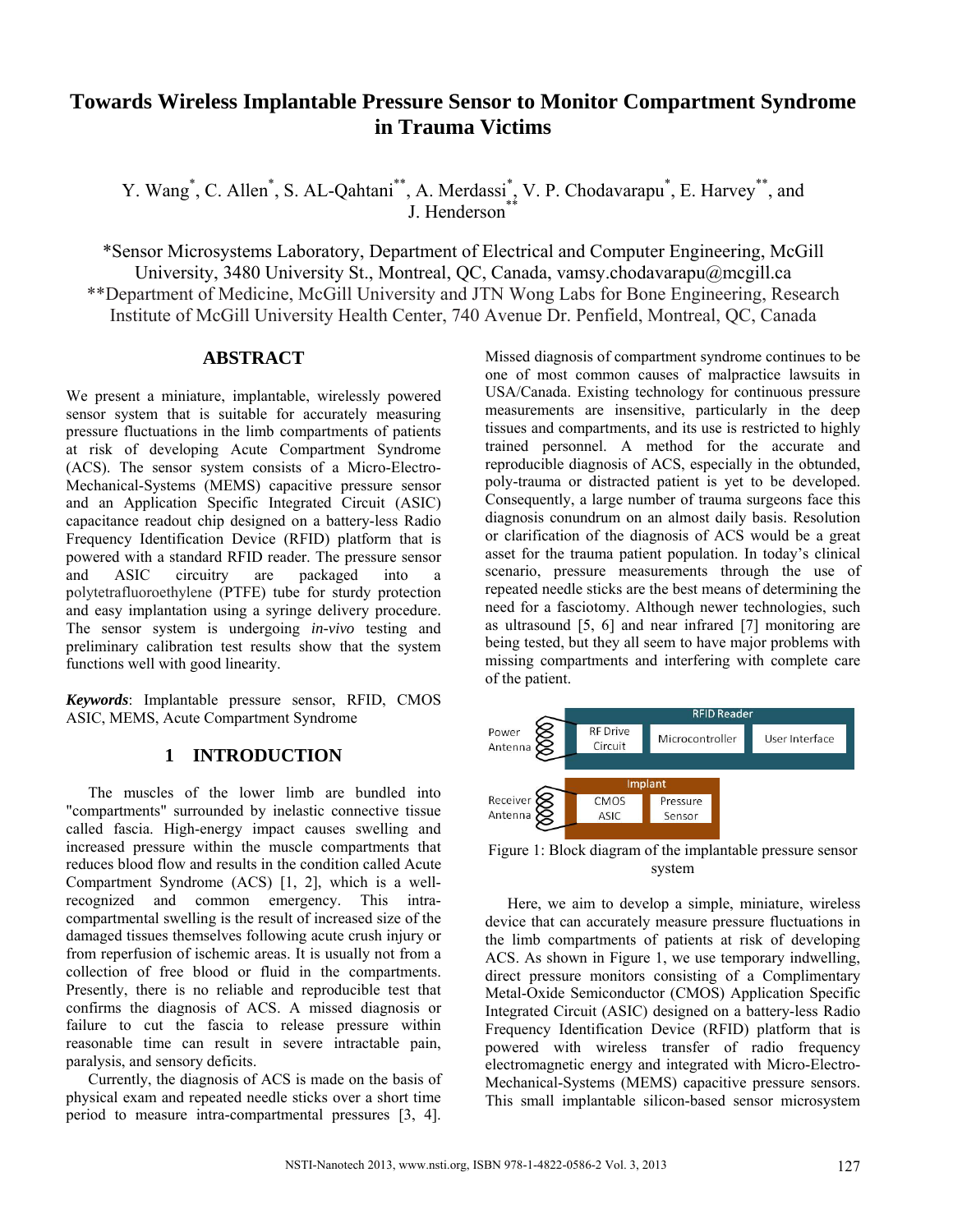would be capable of measuring pressures under diverse conditions and can be easily used by nurses in hospital settings or by paramedical personnel in cases of accidents, natural disasters, and wartime situations. The proposed sensor microsystem will not interfere with movement of the patient during stabilization, surgery or intensive care stay, and will ultimately, revolutionize the management of trauma victims and minimize the devastating outcomes of compartment syndrome.

## **2 COMPONENTS OF THE SENSOR SYSTEM**

The capacitive MEMS pressure sensor and the CMOS ASIC components are developed and provided by Tronics Medical Solutions, Inc. San Jose, California, USA. Figure 2 shows the micrograph integrated pressure sensor microsystem.



Figure 2: Microphotograph of the pressure sensor microsystem

## **2.1 Capacitive MEMS Pressure Sensor**

A miniature absolute MEMS capacitive pressure sensor is used to measure the pressure. This pressure sensor is designed for various applications such as invasive/noninvasive medical pressure monitoring, industrial, and automotive applications. Figure 3 shows the pressure sensor and its electrical model, respectively. The dimensions of the pressure sensor are 1100μm×900μm×450μm(thickness). The dimensions of the bonding pads are  $150 \mu m \times 150 \mu m$ . The absolute capacitive MEMS pressure sensor consists of several single crystal silicon membranes which are defined by single crystal silicon (Silicon-on-Insulator (SOI) device layer). The single crystal silicon layer offers ultra-low stress membranes, high reproducibility, good mechanical properties and excellent matching capabilities in mass-production. The silicon membranes transform external applied pressure into a proportional capacitance change.

The electrical model of the pressure sensor consists of two capacitors,  $C_{\text{sens}}$  and  $C_{\text{ref}}$ , and parasitic resistors,  $R_{s1}$ ,  $R_{s2}$ ,  $R_{s3}$ ,  $R_{p12}$  and  $R_{p23}$ . Only  $C_{sens}$  varies with the external applied pressure. C<sub>ref</sub> is constant regardless of applied pressure, and is designed to be equal to  $C_{\text{sens}}$  at a pressure of 1 atmosphere. Both C<sub>sens</sub> and C<sub>ref</sub> vary with temperature change. Two types of measurement methods can be used to measure the capacitance of the pressure sensor: (a) excitation can be applied on Pad 2, with differential measurement on Pad 1 and 3; or (b) two excitations in counter-phase can be applied on Pad 1 and 3, with measurement on Pad 2. In either method, the capacitance difference  $C_{\text{sens}}-C_{\text{ref}}$  is a function of the applied pressure. The pressure sensor can operate under pressure range 0- 1875 mmHg and temperature range 0-125°C with typical sensitivity of 0.4fF/mmHg.



Figure 3: (a) pressure sensor, (b) electrical model of the pressure sensor

## **2.2 Capacitance Readout ASIC Circuitry**

A high resolution, low power, and 16-bit resolution capacitance readout ASIC circuitry is used to directly transform the capacitance difference between  $C_{\text{sens}}$  and  $C_{\text{ref}}$ of the pressure sensor to a digital value. Figure 2 shows the microphotograph of the ASIC circuitry. The dimensions of the ASIC circuitry are about 3000μm×1100μm×450μm (thickness). The three pads of the pressure sensor are connected to the capacitance readout ASIC circuitry, where a Capacitance to Digital (C/D) converter directly converts the capacitance difference  $C_{\text{sens}}-C_{\text{ref}}$  into a digital output signal. There is an on-chip temperature sensor on the ASIC circuitry. The nonlinearity and temperature errors of the pressure sensor are compensated with a multi-order polynomial compensation which is based on temperature measurement and correction parameters stored in the EEPROM memory block of the ASIC circuitry.

Using a wireless connection (an RF link at 13.56MHz), the capacitance readout ASIC circuitry can be both powered and the output data be transmitted. The ASIC circuitry is connected to a RF antenna, the power is harnessed through the antenna from a standard RFID reader and the internal signal clock is extracted from external RF signal. The ASIC circuitry stores identification information in the EEPROM memory, so that it can be inventoried and identified by the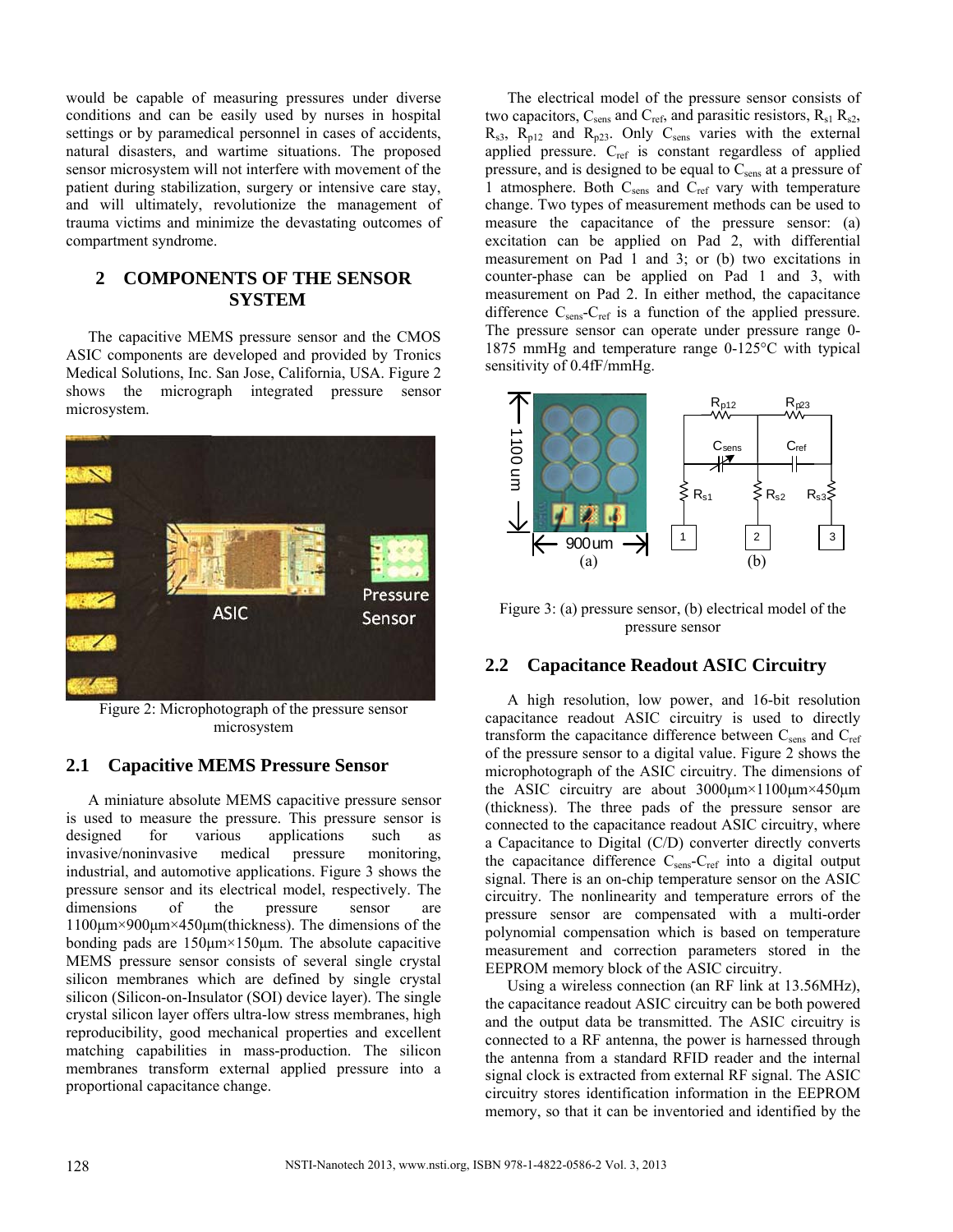RF reader as a RFID tag. The ASIC circuitry is optimized for 600-1875 mmHg pressure range and 20-45°C temperature range with typical resolution of 0.75 mmHg and nonlinearity below 2%.

#### **2.3 RF Reader and Antenna**

An EM4094 RFID reader (EM Microelectronic-Marin SA) is used to power the ASIC chip and read-out the pressure data wirelessly through a SMA antenna (DLP-FANT, DLP Design Inc.). It supports all the Mandatory, Optional, Custom and Proprietary ISO15693 commands of 13.56MHz EM Microelectronic Marin transponder ICs. A mandatory command set of ISO14443-3 Type A and Type B is also implemented [8]. Several modifications have been made to the application software to suit it specifically for the capacitance readout ASIC circuitry. The software takes care of all communication between the ASIC circuitry, including: (1) send inventory command to identify if an ASIC circuitry/pressure sensor is available; (2) start temperature measurement and store the temperature value; (3) start pressure measurement and store the pressure value; (4) read, write and lock data inside the EEPROM of the ASIC circuitry.

A typical pressure measurement sequence is as follows: first, the RF reader sends inventory command to check if there is an available ASIC circuitry/pressure sensor. If the sensor is powered up by the RF reader, it responds with its unit identification number and a check-sum. By this time, all the configuration and calibration data has been loaded from the non-volatile memory to the registers inside the ASIC circuitry. A temperature measurement is then performed at least one time before the pressure measurement. The calibration coefficients are calculated based on temperature data and on the coefficients stored within the EEPROM. A pressure measurement is then performed and the pressure value is calculated based on the calibration coefficients. These calibration coefficients are stored in registers and are used for each pressure measurement. They are updated following each temperature measurement. The temperature and pressure values are shown in hexadecimal format in the RFID reader software user interface.

## **3 SYSTEM PACKAGING**

The pressure sensor and the ASIC circuitry are glued on top of a Printed Circuit board (PCB) substrate using standard epoxy, as shown in Figure 4. The dimensions of the PCB substrate are 9mm×2mm×1.3mm(thickness). There are several copper pads and wires on the PCB board, which are used to make connection between the ASIC circuitry and the external RF antenna. Aluminum wedge bonding (with aluminum wire of 25μm diameter) is used to make connection between the pressure sensor, ASIC circuitry and the PCB board.



Figure 4: Schematic of the sensor packaging

The PCB with pressure sensor and ASIC is packaged inside a hollow polytetrafluoroethylene (PTFE) tube that is implanted into limb compartments. PTFE is a biocompatible material [9], which will mitigate the body reactions induced by the implantation of the sensor system. The RF antenna is connected to the readout ASIC circuitry and is located *in-vitro* for the current prototype demonstration. Two wires are soldered to the pads on the left hand side of the PCB board as shown in Figure 4. The other end of these wires are connected to a SMA RF antenna. A layer of "5 minute epoxy" glue is applied all over the PCB board, the ASIC circuitry and the bonding pads of the pressure sensor. This glue cures in 5 minutes and it forms a solid protection layer to protect the bonding wires and ASIC circuitry from damage during implantation and sensor use. Subsequently, part A and part B of a silicone gel (MED-6640, Nusil Technology LLC) are mixed with 1:1 ratio in volume and applied all over the PCB board, including the ASIC chip and the pressure sensor. The silicone gel cures in 30 minutes at ambient temperature and humidity. Application of the silicone gel is repeated for several times until the ASIC circuitry, pressure sensor and PCB board are completely covered by the silicone gel. The purpose of applying silicone gel is to make the sensor system biocompatible.



Figure 5: Packaged pressure sensor system next to Canadian 10-cent coin diameter of 18.03 mm)

Finally, the gel-coated PCB board with the ASIC chip and the MEMS pressure sensor is inserted into the PTFE tube for facilitating syringe delivery. The assembled